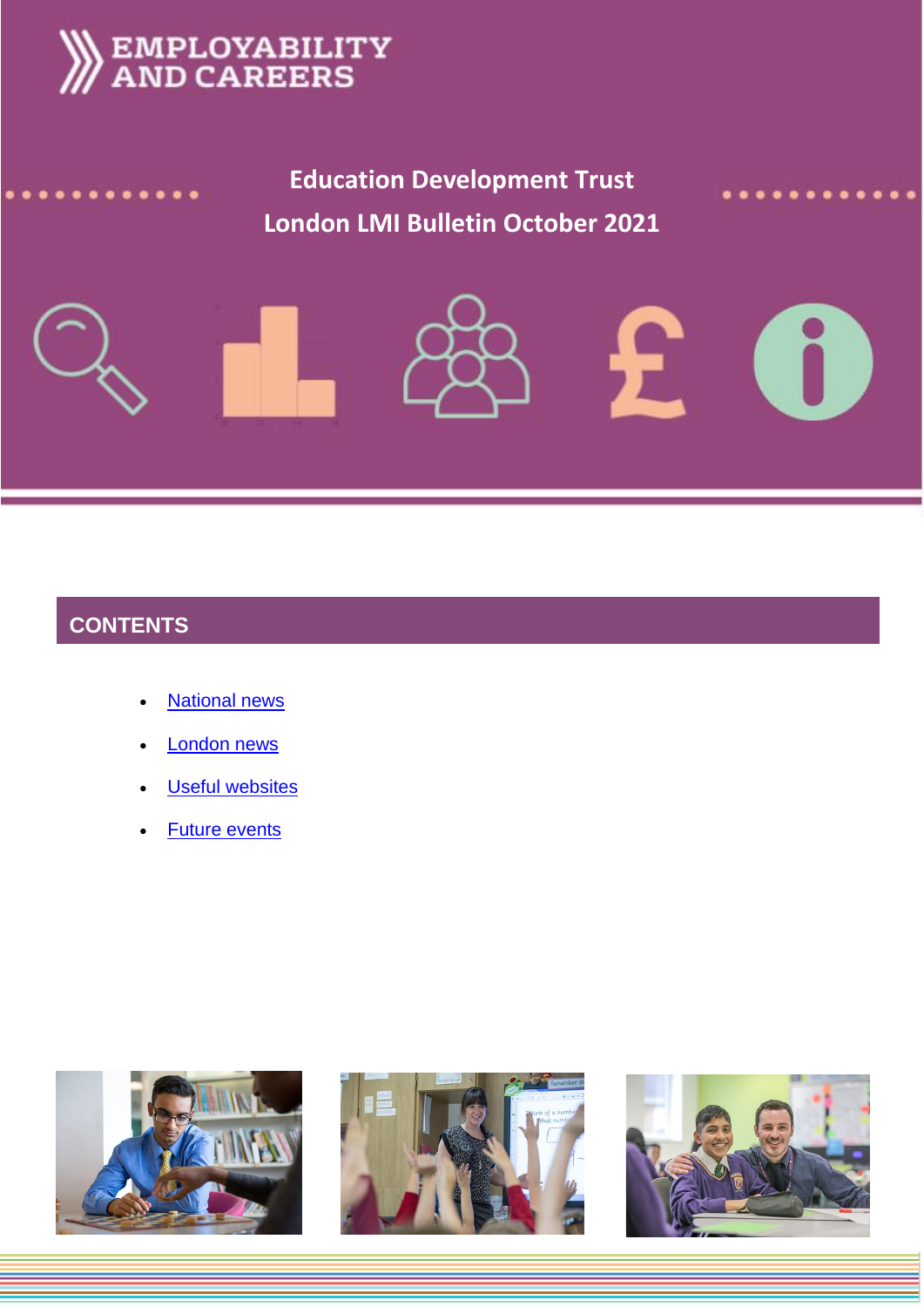## <span id="page-1-0"></span>**[Record numbers of jobs available](https://www.bbc.co.uk/news/business-58543554)**

The BBC report on the rise in vacancies to pre-pandemic levels. June figures from the ONS show 167,000 vacancies within the Human health and social work sector, 134,000 vacancies in Hospitality and 98,000 vacancies in Scientific and technical professions. For more facts and figures click on the link above.

### **[John Lewis seasonal jobs](https://www.bbc.co.uk/news/business-58570239)**

Retail, warehouse and driver jobs are available at John Lewis and Waitrose stores across the UK as they look to fill over 7,000 seasonal vacancies.

## **ONS – [Labour Market overview](https://www.ons.gov.uk/employmentandlabourmarket/peopleinwork/employmentandemployeetypes/bulletins/uklabourmarket/september2021)**

The most recent data show the labour market continuing to recover.

- The number of payroll employees showed another monthly increase, up 241,000 to 29.1 million in August 2021, returning to pre-coronavirus (COVID-19) pandemic (February 2020) levels. All regions except London, Scotland and South East are now above pre-pandemic levels.
- Young people (those aged 16 to 24 years) have been particularly affected by the pandemic, with the employment rate decreasing and the unemployment and economic inactivity rates increasing by more than seen for those aged 25 years and over. Over the last quarter, however, there was a strong increase in the employment rate and decrease in the unemployment and inactivity rates for young people.
- The number of job vacancies in June to August 2021 was 1,034,000, which is the first time vacancies have risen over 1 million since records began, and is now 249,000 above its pre-pandemic January to March 2020 level. Vacancies grew on the quarter in June to August 2021 by 269,300 (35.2%), with all industry sectors increasing their number of vacancies and the majority reaching record levels; the largest increase was seen in accommodation and food service activities, which rose by 57,600 (75.4%).





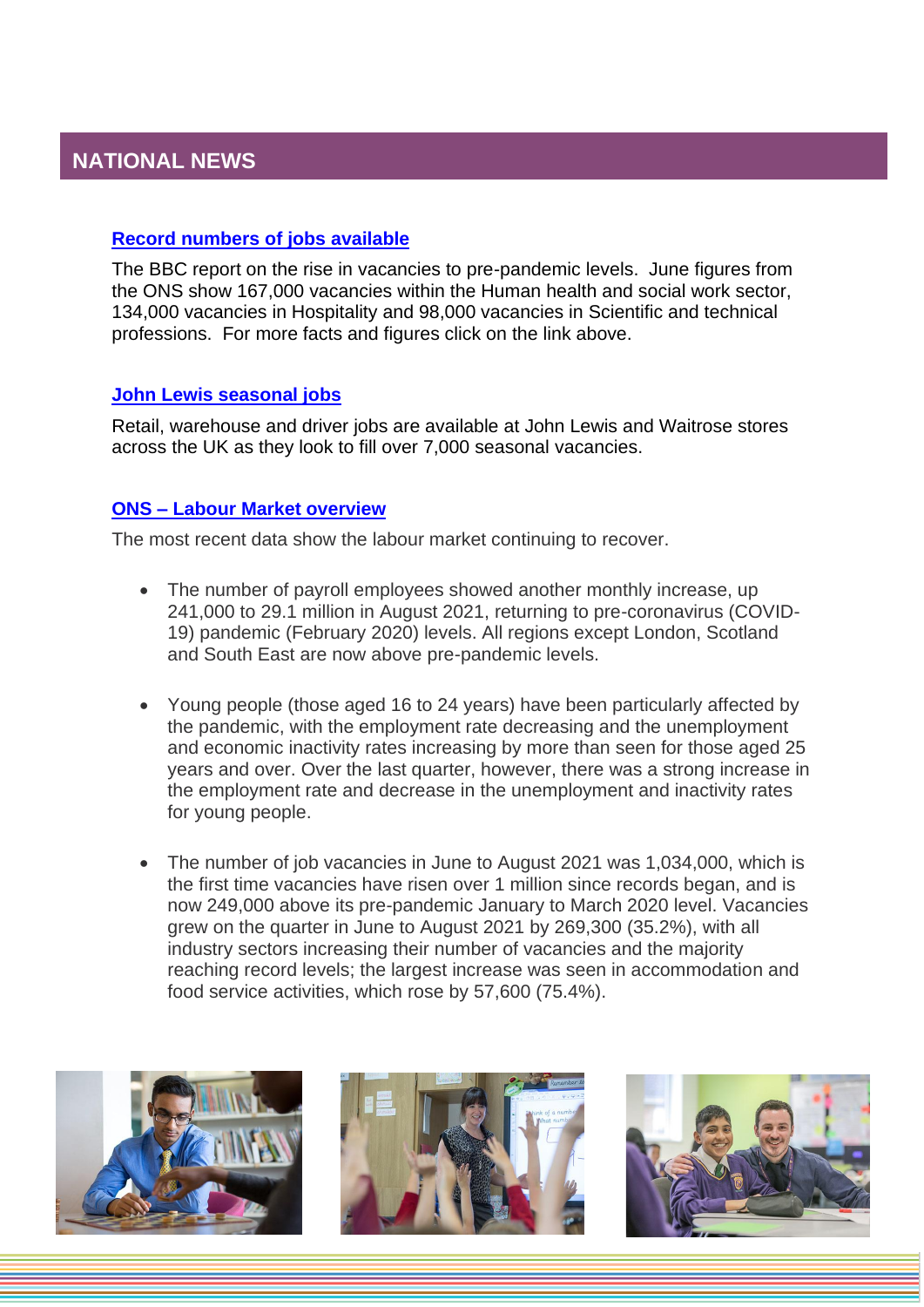## **ONS – [Civil Service statistics](http://www.gov.uk/government/statistics/civil-service-statistics-2021)**

The ONS has released its annual Civil Service statistics. This publication describes the UK Civil Service workforce in terms of its size, demographic characteristics, salaries, working pattern, grade, and location. It shows that Civil Service headcount increased by 28,470 in the year to March 2021 and stands at 484,880. This increase does not include 19,310 Census 2021 temporary staff at UK Statistics Authority.

Some other key headlines about the workforce are below.

- 54.2% are women, up from 53.8% in 2020
- 14.3% are from an ethnic minority background, up from 13.2% in 2020
- 13.6% declare themselves as having a disability, up from 12.8% in 2020
- 5.6% identify as being lesbian, gay, bisexual or recorded their sexual orientation as 'other' (LGBO), up from 5.0% in 2020
- The median age of civil servants is 45 years, down from 46 in 2020
- There were 57,150 entrants to the Civil Service in 2020/21, up from 40,680 in 2019/20.

In 2020/21, 27,580 people left the Civil Service, down from 34,070 in 2019/20.

#### **[Boohoo expansion plans](https://www.yorkshirepost.co.uk/business/boohoo-to-create-5000-uk-jobs-in-ps500m-investment-3343222)**

Online fashion outlet Boohoo is planning a UK expansion which will create 5,000 jobs over the next five years.

### **[Job creation in Energy sector](https://www.bbc.co.uk/news/science-environment-58238367)**

Over 9,000 jobs could be created by 2030 with Government plans to invest in lowcarbon hydrogen to power vehicles and heat homes, according to a BBC report. Another report from a different BBC [report](https://www.bbc.co.uk/news/science-environment-58549135) highlights 'green jobs' and focuses on three particular jobs, i.e. Heating without emissions, Low-carbon farming and Fixing wind turbines at sea.

### **[Kitchen staff required](https://www.yorkshireeveningpost.co.uk/business/hospitality-group-accor-plans-to-hire-200-staff-in-its-hotel-kitchens-as-the-sector-faces-staff-shortage-3355316)**

Hospitality group Accor have announced plans to hire 200 staff in its hotel kitchens.

### **[Pet shop expansion across the UK](https://uk.finance.yahoo.com/news/pet-shop-jollyes-plans-20-092608694.html?guccounter=1&guce_referrer=aHR0cHM6Ly93d3cuZ29vZ2xlLmNvbS8&guce_referrer_sig=AQAAAFjS1A2qCJ848artU7d85nbvxcepVGnc_mgW6fhHvU0Uq0ORw9U7amYv4T5uiLXcXAgXexEoi2wxciByxMxcvUQBSHfB7XoBAgxzqIIUakw5KsNNMG0TbshZJP8zHc0SPYbsKtlM9gBNjJMfbiFfVn9ZDUVG105fWmXdoEX6-93C)**

150 jobs are to be created by Pet food seller Jollyes as they reveal plans to open 20 new shops across the UK.





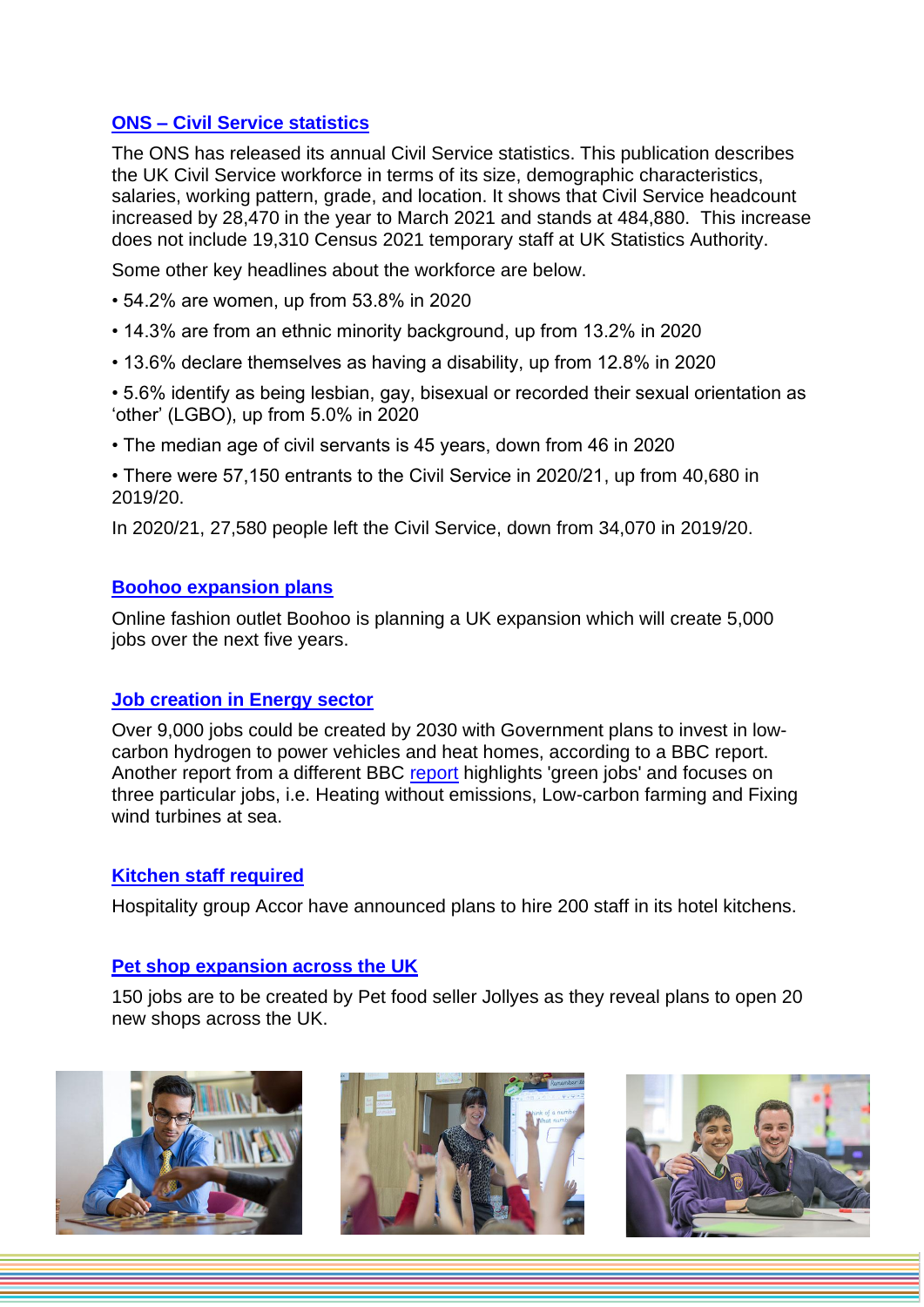## **[Heineken job creation](https://www.cityam.com/500-new-jobs-heineken-to-inject-38m-into-its-uk-pub-business-star/)**

Beer company Heineken have announced they are creating 500 jobs across the UK with the makeover of pubs.

## **[Where are the jobs?](https://news.sky.com/story/the-ten-jobs-where-people-are-needed-most-as-uk-battles-vacancy-glut-12400384)**

Sky news reports on the 'critical' shortage of workers in ten diverse jobs which have record numbers of vacancies according to the ONS. These include:

- HGV Drivers
- Nurses
- Programmers and Software Professionals
- Care workers and Home Carers
- Primary and Nursery Education Teaching Professionals
- Metal working production and Maintenance Fitters
- Chefs
- Sales and Retail assistants
- Cleaners and Domestics
- Carpenters and Joiners

For more information see the [Shortage Occupation List](https://www.gov.uk/government/publications/skilled-worker-visa-shortage-occupations) which allows companies to recruit from the EU for some skilled jobs where there is currently a shortage of staff. There are calls for other occupations to be added to this list – see report for more details.

## **[Care company UK recruitment drive](https://bdaily.co.uk/articles/2021/09/06/live-in-care-company-creates-1350-uk-jobs-as-demand-surges-by-25?)**

[Elder care home,](https://www.elder.org/become-a-carer/apply/?utm_campaign=&adgroupid=87924303990&feeditemid=&target=kwd-303874939864&locationinterest=&locationphysical=1006908&matchtype=b&network=g&device=c&devicemodel=&mobile=¬mobile=%5bnotmobile%5d&searchnet=%5bsearch%5d&displaynet=&adid=491882845676&keyword=%2Belder%20%2Bcare%20%2Bjobs&placement=&adposition=&campaignid=8111026227&utm_source=Google&pillar=&dyn_dtrp1=&dyn_dtrh1=&gclid=Cj0KCQjwm9yJBhDTARIsABKIcGZ_T9dmgafwTZv0ofM3NjKr5KjLxFdmgYW2SZ0Jp3dbDxHXjpLTzTIaAuABEALw_wcB) headquartered in London, have created 1,350 home carer jobs across the UK following a 25 per cent rise in customers this year.

### **[Amazing Apprenticeship resource](https://amazingapprenticeships.com/resource/apprentices-are-amazing-film/?utm_source=mailchimp&utm_medium=film&utm_campaign=AA+Sept+Launch)**

Amazing Apprenticeship have brought out a short film which shows the breadth and variety of apprenticeships which are available.

## **[Self-employment popularity doubles post-pandemic](https://smallbusiness.co.uk/one-in-seven-adults-plan-to-become-entrepreneurs-2557145/)**

New research from NatWest says that entrepreneurship is on the rise since the pandemic with 50 per cent more people wishing to become self-employed than in 2019.





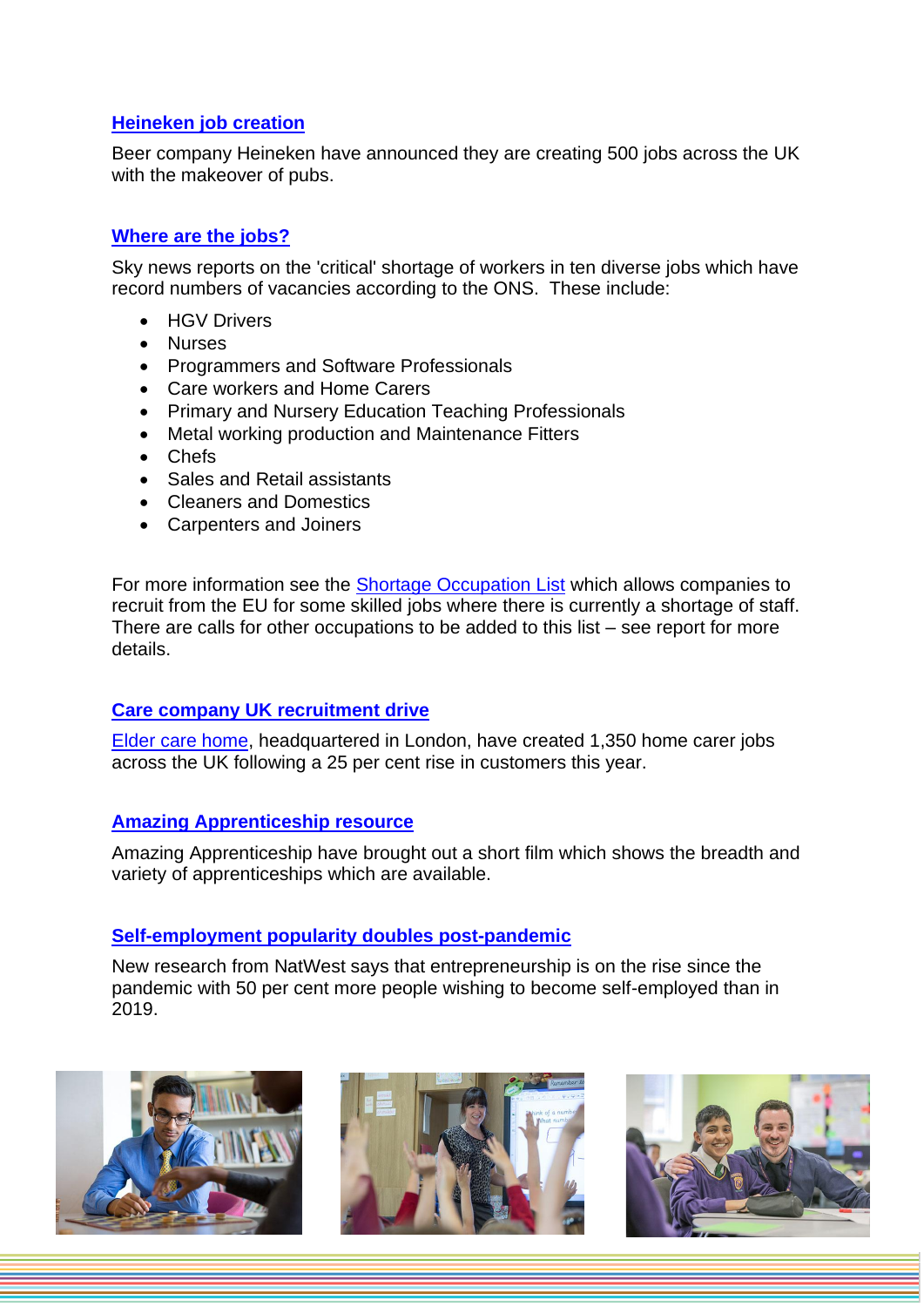## **[Kickstart data](https://questions-statements.parliament.uk/written-questions/detail/2021-09-21/52625)**

The latest Kickstart data has been published via a Parliamentary Question. As of the 22nd of September, in the London region there have been **40,800 jobs made available via the Kickstart scheme with 16,670 total jobs being started**. Compared to the data released as of 8th September there has been an **increase of 300 jobs being made available with 440 more jobs being started**.

National sector data has been released also with the vast majority of jobs made available being **in administration, retail & sales and hospitality & food**. Regional level data is unavailable for sectors but for a breakdown by sector nationally click on link above.

| Location                                                                                                                                                                                                   | Jobs Made Available Total Jobs Started |        |
|------------------------------------------------------------------------------------------------------------------------------------------------------------------------------------------------------------|----------------------------------------|--------|
| <b>East Midlands</b>                                                                                                                                                                                       | 12,300                                 | 4,710  |
| East of England                                                                                                                                                                                            | 15,500                                 | 5,430  |
| London                                                                                                                                                                                                     | 40,800                                 | 16,670 |
| North East                                                                                                                                                                                                 | 7,800                                  | 3,610  |
| North West                                                                                                                                                                                                 | 24,600                                 | 9,830  |
| Scotland                                                                                                                                                                                                   | 14,800                                 | 6,710  |
| South East                                                                                                                                                                                                 | 22,400                                 | 8,280  |
| South West                                                                                                                                                                                                 | 14,400                                 | 5,080  |
| Wales                                                                                                                                                                                                      | 10,900                                 | 3,740  |
| <b>West Midlands</b>                                                                                                                                                                                       | 17,600                                 | 6,940  |
| Yorkshire and The Humber                                                                                                                                                                                   | 15,200                                 | 5,970  |
| *These numbers are rounded and so may not<br>match provided totals. Jobs Made Available include<br>1,000 non-grant funded vacancies and Total Starts<br>include around 900 starts to non-grant funded jobs |                                        |        |



.



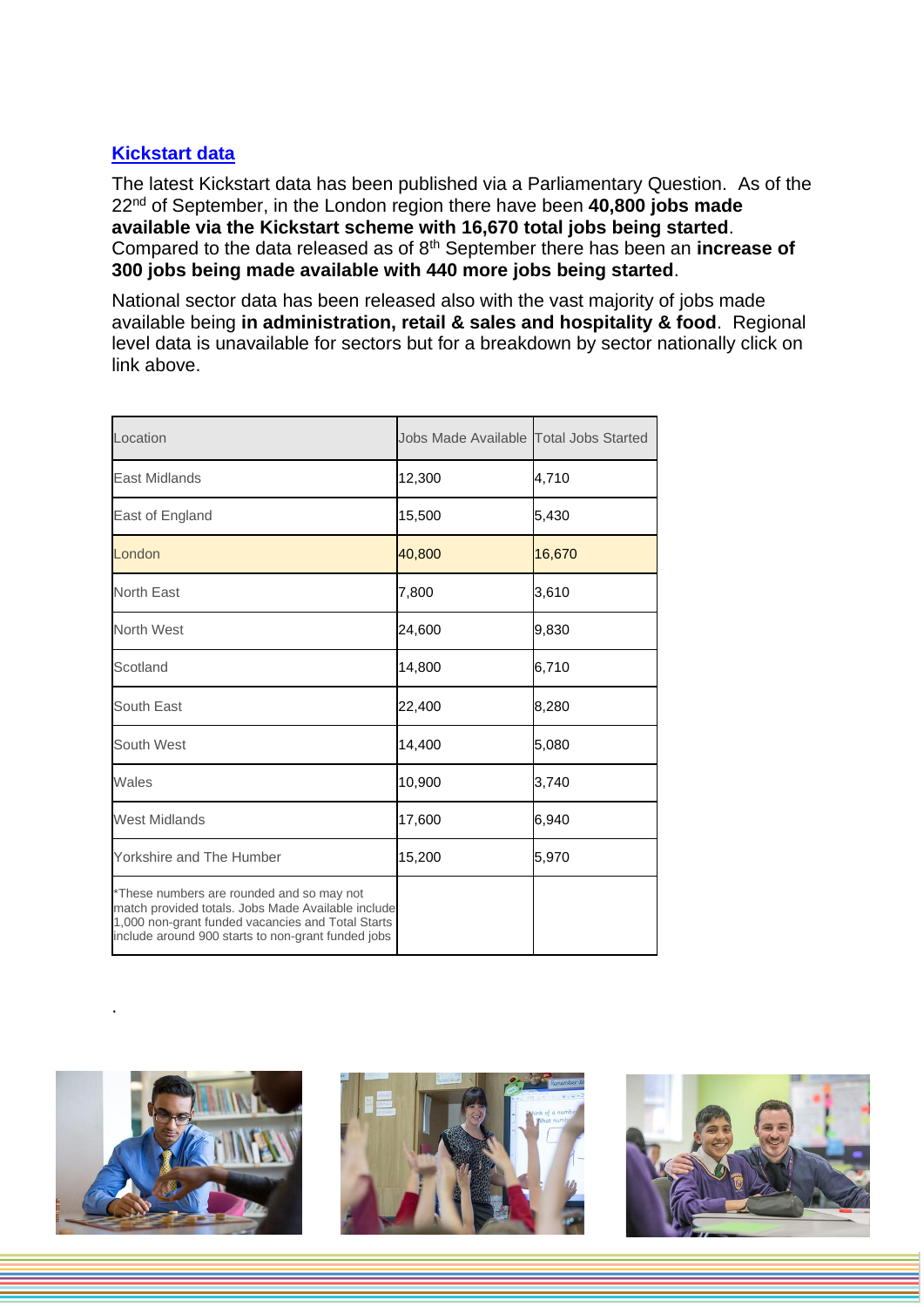## **Costa Coffee – [2,000 jobs announcement](https://www.bbc.co.uk/news/business-58504123)**

Costa have announced they are to recruit 2,000 more staff following making 609 redundant during the first lockdown. The coffee chain are opening new stores and have a rising demand for Baristas.

## **Vacancies with Tui (no link)**

The Aviation Skills Retention Platform has a number of job vacancies for people from the Aviation sector. They have over 400 vacancies for TUI. To apply for the vacancies people will have to register on the platform which will give them access to all of the vacancies that are on there. To apply [https://trs-system.co.uk/aviation](https://protect-eu.mimecast.com/s/dnFOCMwpzuqW3lwuwMRAw?domain=trs-system.co.uk)

# <span id="page-5-0"></span>**LONDON NEWS**

## **[Regional Labour Market statistics from ONS](https://www.ons.gov.uk/employmentandlabourmarket/peopleinwork/employmentandemployeetypes/bulletins/regionallabourmarket/september2021)**

Regional labour market statistics from ONS in September 2021 showed:

- For the three months ending July 2021, the highest unemployment rate estimate in the UK was in London (6.0%).
- Between March and June 2021, workforce jobs increased in most regions of the UK, with the largest increase of 75,000 seen in London. London has the highest proportion of service-based jobs, at 91.9%.

### **[Amazon creates more jobs](https://www.business-live.co.uk/retail-consumer/amazon-create-another-1250-jobs-21456939)**

Amazon is to create a further 1,250 jobs as part of a major expansion in several cities within the UK including London.

### **[University intake 2021](https://www.bbc.co.uk/news/education-58478227)**

The BBC report on record numbers of 18-year olds accepting university places this year with 272,500 starting (up seven per cent on last year). A sharp fall has been seen in EU students coming to the UK but rising numbers from other countries outside of the EU. Regionally increases have been seen in London and the South





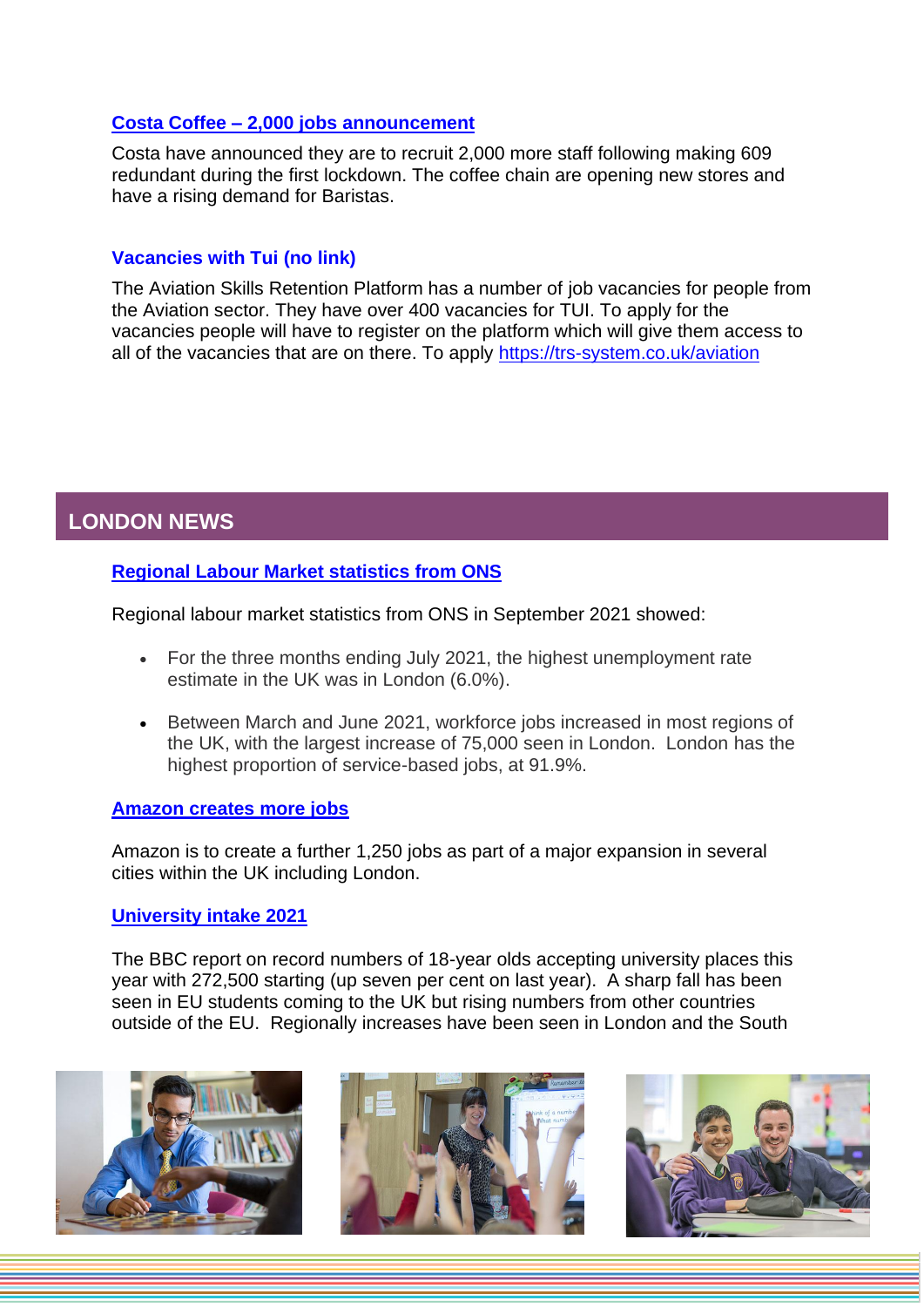with the number of students from London rising by 26%. For more detail click on the link above

### **[Could IKEA be coming to Oxford Street?](https://www.bbc.co.uk/news/business-58508917)**

The BBC reports on their understanding that IKEA are in talks to buy the former Topshop site in Oxford Street. No more news at this time but one to watch.

## **[Start-ups on the increase](https://startups.co.uk/news/80-new-uk-businesses-2021/)**

New research shows that more than 340,500 businesses were registered in the UK between January and June 2021. Breaking this down further, over one third of new companies were registered in [London](https://www.iwoca.co.uk/news/small-business-hotspots/) (120,338)

## <span id="page-6-0"></span>**USEFUL WEBSITES**

- Target careers handouts with key facts on various careers <https://targetcareers.co.uk/parents-and-teachers/893743-careers-handouts>
- Did you know that the National Careers Service job profiles now include job trends depicting whether jobs are likely to go up or down up to 2027? Visit:
- <https://nationalcareers.service.gov.uk/explore-careers> and select a job to find out what the future prediction is.

### Future job growth

This information tells you whether jobs in a sector are likely to go up or down in the future.